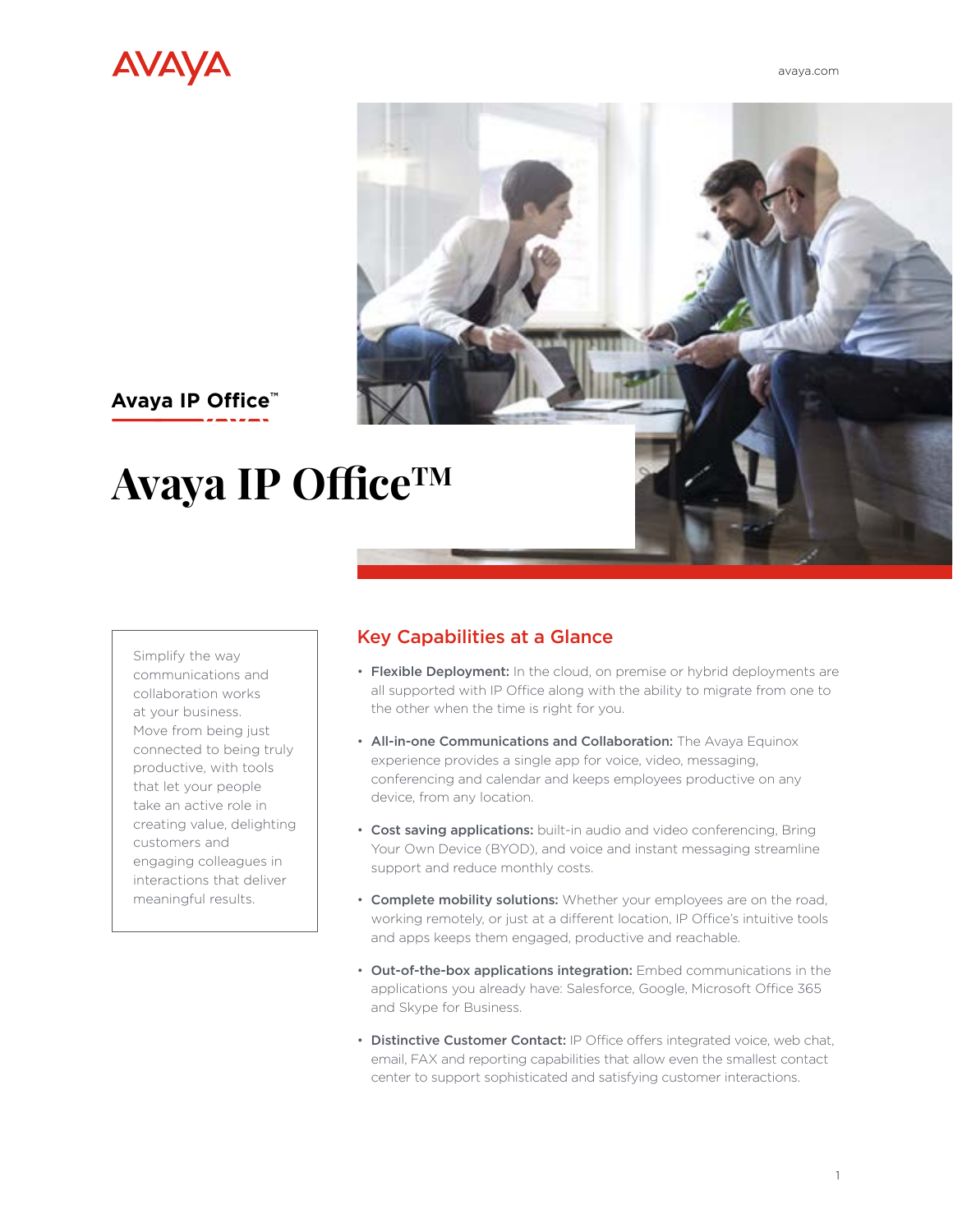

**"Avaya's Technology Has Helped Us Make the Digital Transformation That Was Badly Needed"**

**—**Ashley Pugh, Managing Director for W. Bruford

- Peace of Mind: Highly reliable and secure, IP Office reduces security threats, toll fraud, and down-time through a hardened architecture that has been proven in more than 635,000 businesses.
- Scalability (5 to 3,000 Users): Avaya IP Office grows with you as your business accelerates. Support up to 3,000 users at up to 150 networked sites.

With Avaya IP Office, your small to midsized business has affordable, flexible and powerful choices for business communications. Select the features that are right for you today and add new capabilities as your business grows and faces new challenges. Regardless of the IP Office Edition you choose, you'll be backed by Avaya and its 100+ year technology heritage of delivering communications solutions that matter to small and midsized businesses.

# Turn-Key (Appliance) Editions

#### IP Office Basic Edition

Ideal for small and growing businesses, Basic Edition provides basic voice telephony and messaging, including voice mail, message to email conversion, call forwarding, audio conferencing, automated attendant and growth to 100 users.

#### IP Office Essential Edition

Builds on the Basic Edition by adding IP telephony and mobility features, including one-number access and dial by name / extension. Scales to over 350 users.

## IP Office Preferred Edition

All the features of Basic and Essential Editions with integrated unified communications, including IM and presence, web collaboration, mobile access, video, and call recording. Integration with business applications along with a multi-channel contact center is also provided.

### Software-Based Server Editions

#### IP Office Server Edition

Supporting up to 2,000 users and 32 locations in a single network, IP Office Server editions adds advanced features like Active Directory integration and centralized web-based administration.

#### IP Office Select

With support for the largest IP Office customers with up to 3,000 users and 150 networked locations, IP Office Select offers resiliency through a duplex server option and over 500 ports for audio and video conferencing.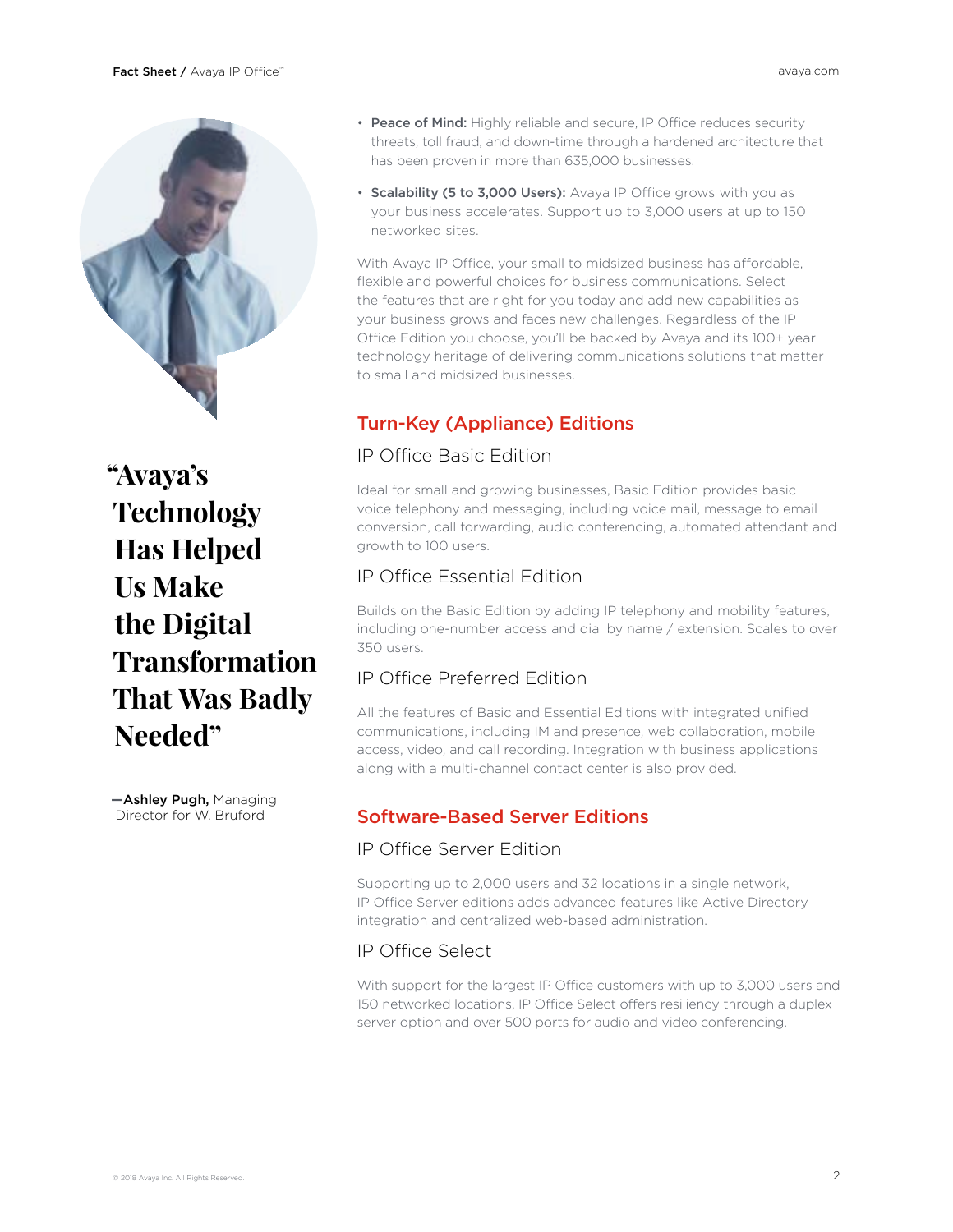# Avaya IP Office™ Editions

Choose the best version that satisfies all of your business needs!

|                                                            | <b>Basic</b><br>Edition | <b>Essential</b><br>Edition | Preferred<br>Edition | Server<br>Edition | <b>IP Office</b><br><b>Select</b> |
|------------------------------------------------------------|-------------------------|-----------------------------|----------------------|-------------------|-----------------------------------|
| Capacity                                                   |                         |                             |                      |                   |                                   |
| Users on a Single Server                                   | 100                     | 384                         | 1,000                | 1,500             | 3,000                             |
| <b>Total Solution Users</b>                                | 100                     | 384                         | 1.000                | 2.000             | 3,000                             |
| Networked Sites                                            | N/A                     | 32                          | 32                   | 32                | 150                               |
| <b>Total UC Users</b>                                      | N/A                     | N/A                         | 384                  | 750               | 3,000                             |
| <b>Mobility, Access, Integration</b>                       |                         |                             |                      |                   |                                   |
| Mobility                                                   | <b>No</b>               | <b>Basic</b>                | Enhanced             | Enhanced          | Enhanced                          |
| Avaya Communicator                                         | No                      | No                          | Yes                  | Yes               | Yes                               |
| Web-based User Portal                                      | No                      | <b>No</b>                   | Yes                  | Yes               | Yes                               |
| Lync, Outlook, Salesforce.com<br>Integration, Skype        | No                      | No                          | Yes                  | Yes               | Yes                               |
| Conferencing                                               |                         |                             |                      |                   |                                   |
| Ad Hoc Conferencing / Meet-Me<br><b>Conferencing Users</b> | 64/0                    | 128/0                       | 128 / 128            | 256 / 256         | 512 / 512                         |
| Conference Scheduling                                      | No                      | No                          | Yes                  | Yes               | Yes                               |
| Web Collaboration                                          | No                      | No                          | Yes                  | Yes               | Yes                               |
| Telephony                                                  |                         |                             |                      |                   |                                   |
| System Type                                                | Key System              | <b>IP PBX</b>               | IP PBX               | IP PBX            | IP PBX                            |
| Voicemail Type                                             | <b>Basic</b>            | <b>Basic</b>                | Pro                  | Pro               | Pro                               |
| Call Recording                                             | No                      | No                          | Yes                  | Yes               | Yes                               |
| Number of Auto-Attendants                                  | $\Theta$                | 40                          | 40                   | 150               | 500                               |
| Number of Receptionists                                    | $\bigcirc$              | $\overline{4}$              | $\overline{4}$       | 32                | 75                                |
| Deployment                                                 |                         |                             |                      |                   |                                   |
| Main Deployment Method                                     | Appliance               | Appliance                   | Appliance            | Appliance         | Appliance                         |
| Active Directory Integration                               | No.                     | No.                         | No                   | Yes               | Yes                               |
| Centralized Licensing                                      | No.                     | No                          | No                   | Yes               | Yes                               |
| Contact Center Support                                     | No                      | No                          | Yes                  | Yes               | Yes                               |
| Avaya Aura Branch                                          | No                      | Yes                         | Yes                  | No                | No                                |